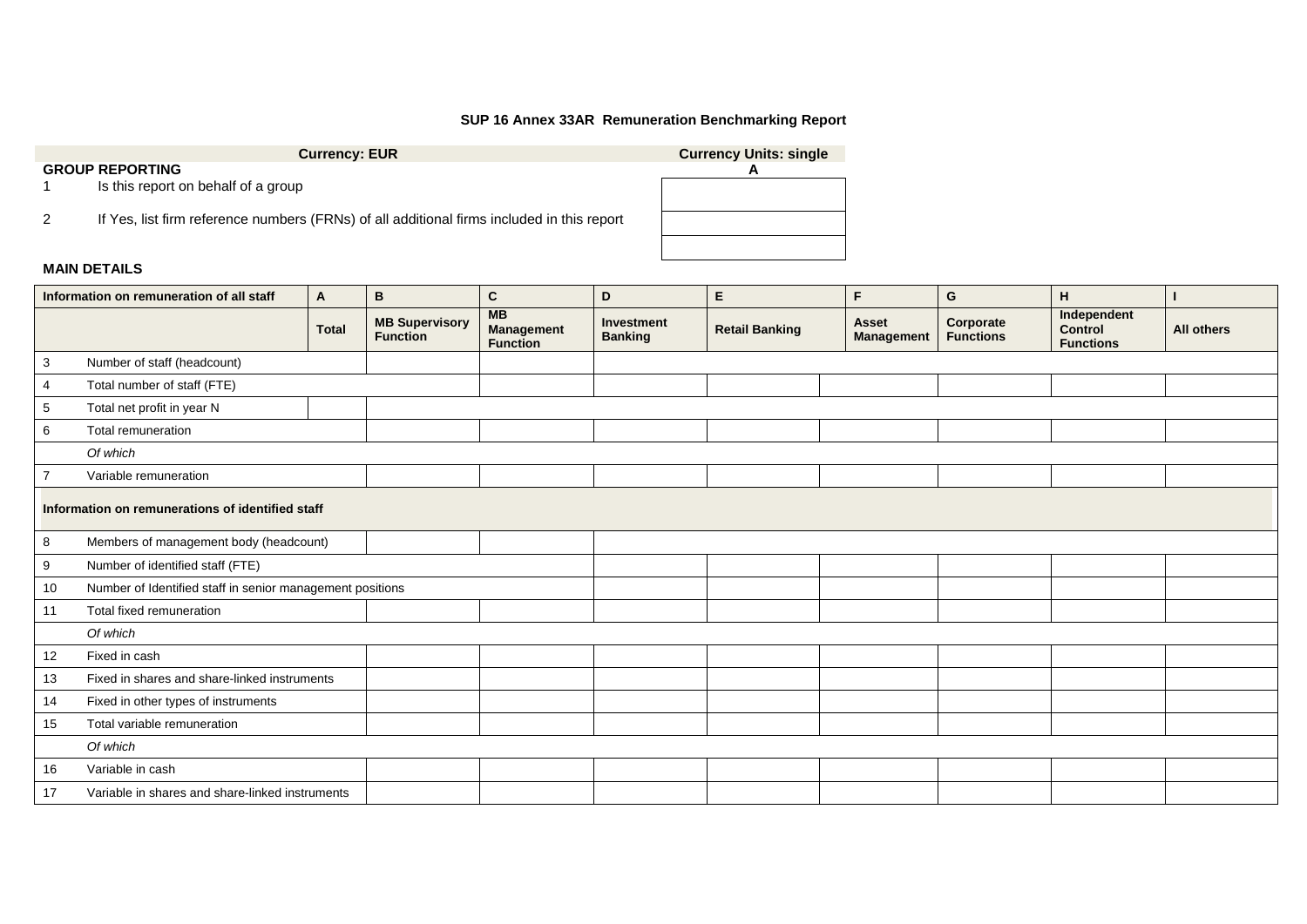| 18 | Variable in other types of instruments                                                                                                  |  |  |  |  |  |  |  |  |
|----|-----------------------------------------------------------------------------------------------------------------------------------------|--|--|--|--|--|--|--|--|
| 19 | Of which                                                                                                                                |  |  |  |  |  |  |  |  |
| 20 | Deferred variable in cash for year N                                                                                                    |  |  |  |  |  |  |  |  |
| 21 | Deferred variable in shares and share-linked<br>instruments for year N                                                                  |  |  |  |  |  |  |  |  |
| 22 | Deferred variable in other types of instruments in<br>year N                                                                            |  |  |  |  |  |  |  |  |
|    | Additional information regarding the amount of total variable remuneration                                                              |  |  |  |  |  |  |  |  |
| 23 | Article 450 h(iii) CRR - total amount of outstanding<br>deferred variable remuneration awarded in previous<br>periods and not in year N |  |  |  |  |  |  |  |  |
| 24 | Total amount of explicit ex post performance<br>adjustments applied in year N for previously<br>awarded remuneration                    |  |  |  |  |  |  |  |  |
| 25 | Number of beneficiaries of guaranteed variable<br>remuneration (new sign-on payments)                                                   |  |  |  |  |  |  |  |  |
| 26 | Total amount of guaranteed variable remuneration<br>(new sign-on payments)                                                              |  |  |  |  |  |  |  |  |
| 27 | Number of beneficiaries of severance payments                                                                                           |  |  |  |  |  |  |  |  |
| 28 | Total amount of severance payments paid in year N                                                                                       |  |  |  |  |  |  |  |  |
| 29 | Highest severance payment to a single person                                                                                            |  |  |  |  |  |  |  |  |
| 30 | Number of beneficiaries of contributions to<br>discretionary pension benefits in year N                                                 |  |  |  |  |  |  |  |  |
| 31 | Total amount of contributions to discretionary<br>pension benefits in year N                                                            |  |  |  |  |  |  |  |  |
| 32 | Total amount of variable remuneration awarded for<br>multi-year periods under programmes which are not<br>revolved annually             |  |  |  |  |  |  |  |  |

| Information on identified staff remunerated EUR 1 million or more in year |                  |                      |                 |   |  |  |
|---------------------------------------------------------------------------|------------------|----------------------|-----------------|---|--|--|
|                                                                           | А                |                      | в               | C |  |  |
| 33                                                                        | EUR <sub>1</sub> | million to below EUR | EUR 1.5 million |   |  |  |
| 34                                                                        | EUR 1.5          | million to below EUR | EUR 2 million   |   |  |  |
| 35                                                                        | EUR <sub>2</sub> | million to below EUR | EUR 2.5 million |   |  |  |
| 36                                                                        | EUR 2.5          | million to below EUR | EUR 3 million   |   |  |  |
| 37                                                                        | EUR 3            | million to below EUR | EUR 3.5 million |   |  |  |